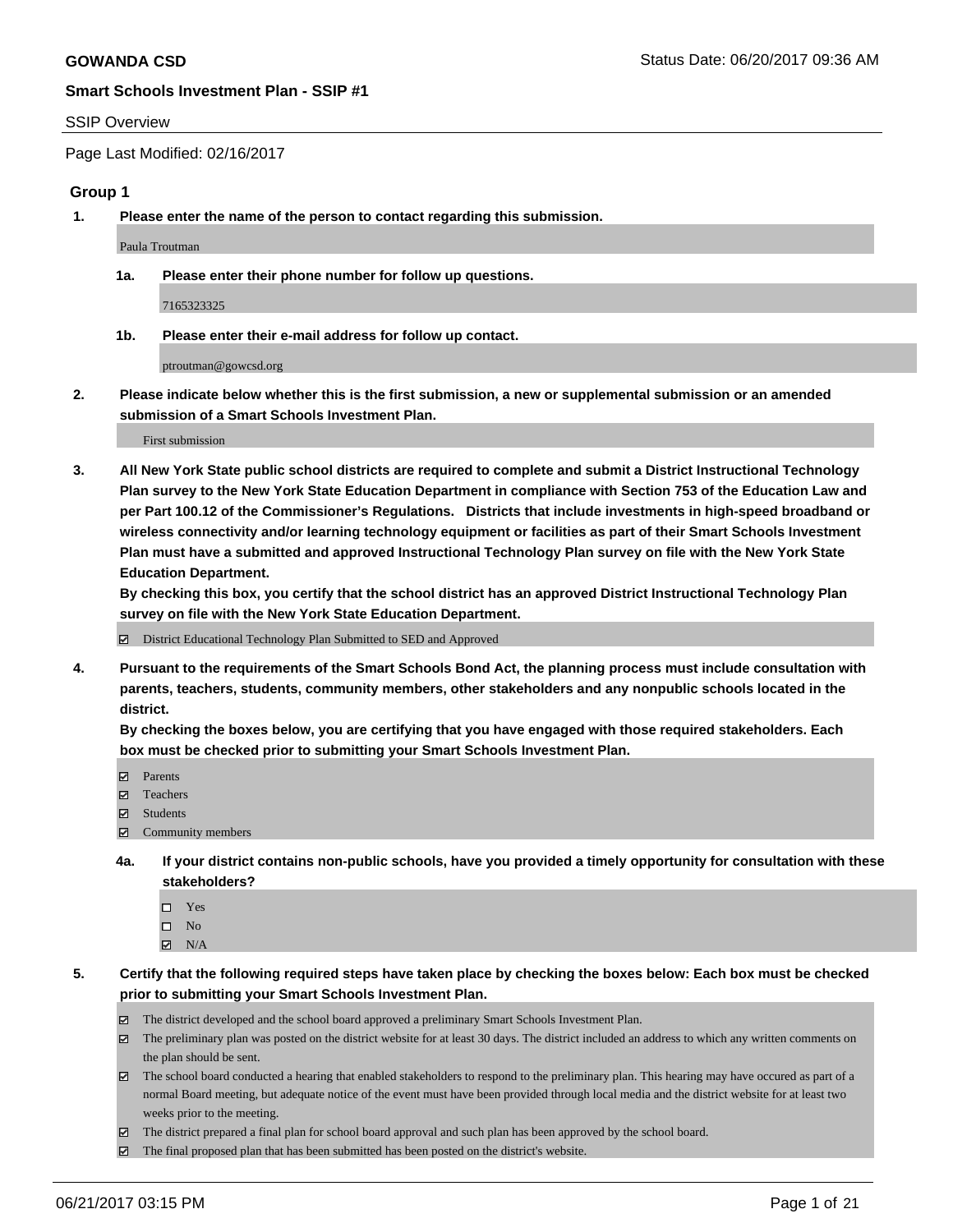# SSIP Overview

Page Last Modified: 02/16/2017

**5a. Please upload the proposed Smart Schools Investment Plan (SSIP) that was posted on the district's website, along with any supporting materials. Note that this should be different than your recently submitted Educational Technology Survey. The Final SSIP, as approved by the School Board, should also be posted on the website and remain there during the course of the projects contained therein.**

Smart Schools Bond Act.pptx

**5b. Enter the webpage address where the final Smart Schools Investment Plan is posted. The Plan should remain posted for the life of the included projects.**

http://www.gowcsd.org/support.cfm?subpage=2119429

**6. Please enter an estimate of the total number of students and staff that will benefit from this Smart Schools Investment Plan based on the cumulative projects submitted to date.**

1,200

**7. An LEA/School District may partner with one or more other LEA/School Districts to form a consortium to pool Smart Schools Bond Act funds for a project that meets all other Smart School Bond Act requirements. Each school district participating in the consortium will need to file an approved Smart Schools Investment Plan for the project and submit a signed Memorandum of Understanding that sets forth the details of the consortium including the roles of each respective district.**

 $\Box$  The district plans to participate in a consortium to partner with other school district(s) to implement a Smart Schools project.

**8. Please enter the name and 6-digit SED Code for each LEA/School District participating in the Consortium.**

| <b>Partner LEA/District</b> | <b>ISED BEDS Code</b> |
|-----------------------------|-----------------------|
| (No Response)               | (No Response)         |

**9. Please upload a signed Memorandum of Understanding with all of the participating Consortium partners.**

(No Response)

**10. Your district's Smart Schools Bond Act Allocation is:**

\$1,548,724

**11. Enter the budget sub-allocations by category that you are submitting for approval at this time. If you are not budgeting SSBA funds for a category, please enter 0 (zero.) If the value entered is \$0, you will not be required to complete that survey question.**

|                                       | Sub-        |
|---------------------------------------|-------------|
|                                       | Allocations |
| <b>School Connectivity</b>            | 0           |
| Connectivity Projects for Communities | $\Omega$    |
| <b>Classroom Technology</b>           | 243,700     |
| Pre-Kindergarten Classrooms           | 0           |
| Replace Transportable Classrooms      | O           |
| <b>High-Tech Security Features</b>    | 0           |
| Totals:                               | 243,700     |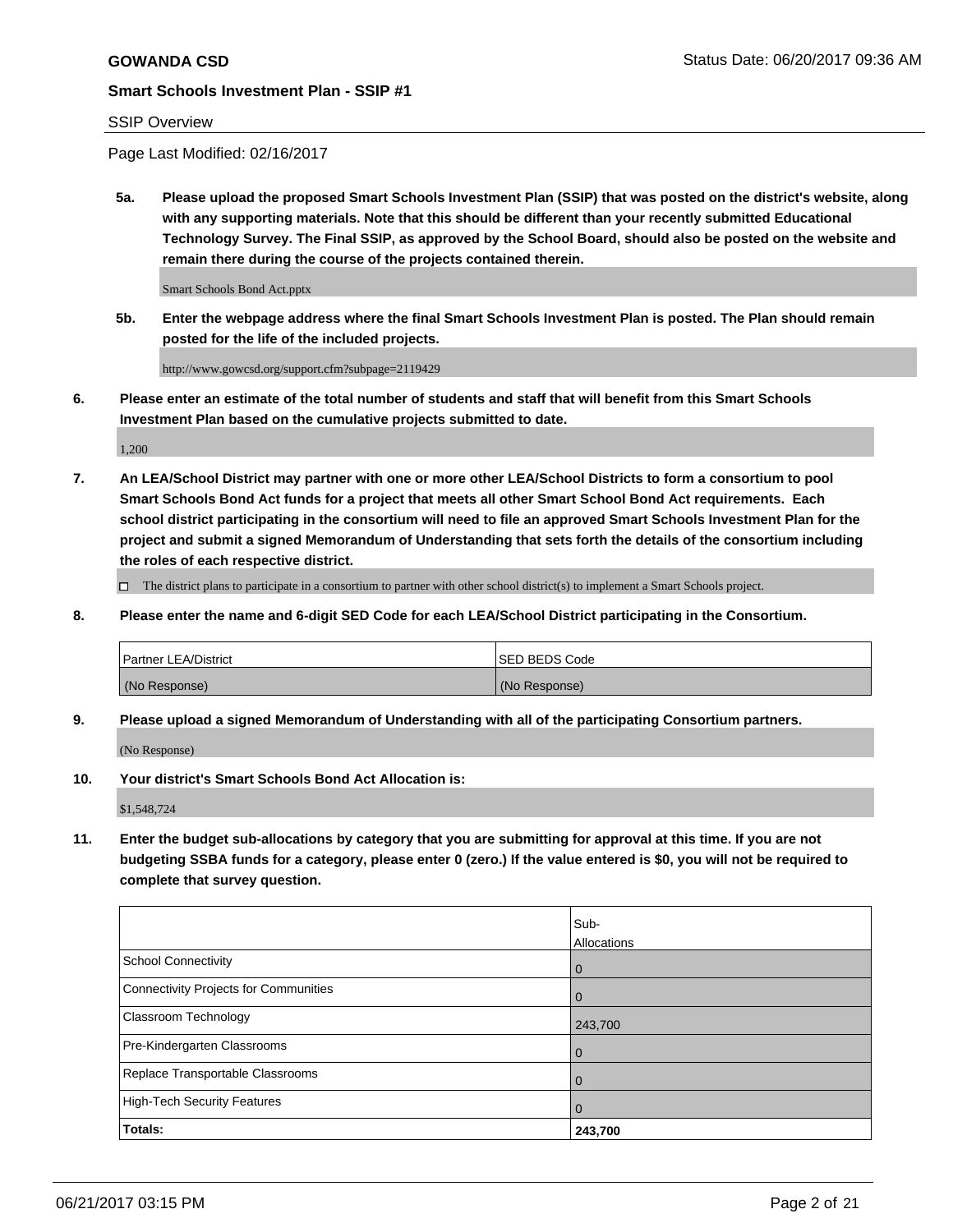# School Connectivity

Page Last Modified: 02/16/2017

# **Group 1**

- **1. In order for students and faculty to receive the maximum benefit from the technology made available under the Smart Schools Bond Act, their school buildings must possess sufficient connectivity infrastructure to ensure that devices can be used during the school day. Smart Schools Investment Plans must demonstrate that:**
	- **sufficient infrastructure that meets the Federal Communications Commission's 100 Mbps per 1,000 students standard currently exists in the buildings where new devices will be deployed, or**
	- **is a planned use of a portion of Smart Schools Bond Act funds, or**
	- **is under development through another funding source.**

**Smart Schools Bond Act funds used for technology infrastructure or classroom technology investments must increase the number of school buildings that meet or exceed the minimum speed standard of 100 Mbps per 1,000 students and staff within 12 months. This standard may be met on either a contracted 24/7 firm service or a "burstable" capability. If the standard is met under the burstable criteria, it must be:**

**1. Specifically codified in a service contract with a provider, and**

**2. Guaranteed to be available to all students and devices as needed, particularly during periods of high demand, such as computer-based testing (CBT) periods.**

**Please describe how your district already meets or is planning to meet this standard within 12 months of plan submission.**

(No Response)

- **1a. If a district believes that it will be impossible to meet this standard within 12 months, it may apply for a waiver of this requirement, as described on the Smart Schools website. The waiver must be filed and approved by SED prior to submitting this survey.**
	- By checking this box, you are certifying that the school district has an approved waiver of this requirement on file with the New York State Education Department.

### **2. Connectivity Speed Calculator (Required)**

|                         | l Number of<br><b>Students</b> | Multiply by<br>100 Kbps | Divide by 1000   Current Speed<br>to Convert to<br>Required<br>l Speed in Mb | in Mb            | Expected<br>Speed to be<br>Attained Within Required<br>12 Months | <b>Expected Date</b><br>When<br>Speed Will be<br><b>Met</b> |
|-------------------------|--------------------------------|-------------------------|------------------------------------------------------------------------------|------------------|------------------------------------------------------------------|-------------------------------------------------------------|
| <b>Calculated Speed</b> | (No<br>Response)               | (No Response)           | (No<br>Response)                                                             | (No<br>Response) | (No<br>Response)                                                 | l (No<br>Response)                                          |

# **3. Describe how you intend to use Smart Schools Bond Act funds for high-speed broadband and/or wireless connectivity projects in school buildings.**

(No Response)

**4. Describe the linkage between the district's District Instructional Technology Plan and the proposed projects. (There should be a link between your response to this question and your response to Question 1 in Part E. Curriculum and Instruction "What are the district's plans to use digital connectivity and technology to improve teaching and learning?)**

(No Response)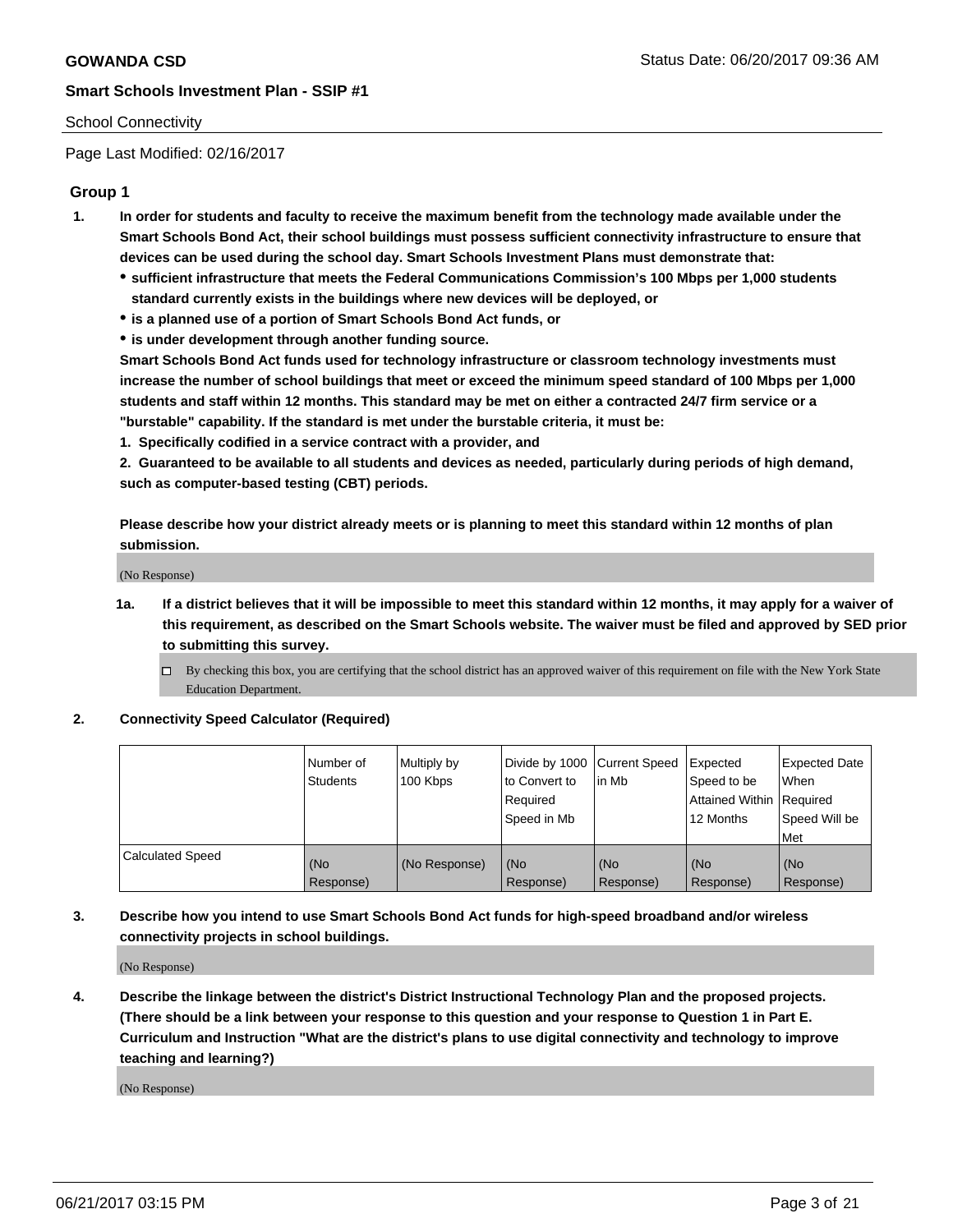#### School Connectivity

Page Last Modified: 02/16/2017

**5. If the district wishes to have students and staff access the Internet from wireless devices within the school building, or in close proximity to it, it must first ensure that it has a robust Wi-Fi network in place that has sufficient bandwidth to meet user demand.**

**Please describe how you have quantified this demand and how you plan to meet this demand.**

(No Response)

**6. As indicated on Page 5 of the guidance, the Office of Facilities Planning will have to conduct a preliminary review of all capital projects, including connectivity projects.**

**Please indicate on a separate row each project number given to you by the Office of Facilities Planning.**

| Project Number |  |
|----------------|--|
|                |  |
| (No Response)  |  |

**7. Certain high-tech security and connectivity infrastructure projects may be eligible for an expedited review process as determined by the Office of Facilities Planning.**

**Was your project deemed eligible for streamlined review?**

(No Response)

**8. Include the name and license number of the architect or engineer of record.**

| Name          | License Number |
|---------------|----------------|
| (No Response) | (No Response)  |

**9. If you are submitting an allocation for School Connectivity complete this table.**

**Note that the calculated Total at the bottom of the table must equal the Total allocation for this category that you entered in the SSIP Overview overall budget.** 

|                                            | Sub-          |
|--------------------------------------------|---------------|
|                                            | Allocation    |
| Network/Access Costs                       | (No Response) |
| Outside Plant Costs                        | (No Response) |
| School Internal Connections and Components | (No Response) |
| <b>Professional Services</b>               | (No Response) |
| Testing                                    | (No Response) |
| <b>Other Upfront Costs</b>                 | (No Response) |
| <b>Other Costs</b>                         | (No Response) |
| Totals:                                    | 0             |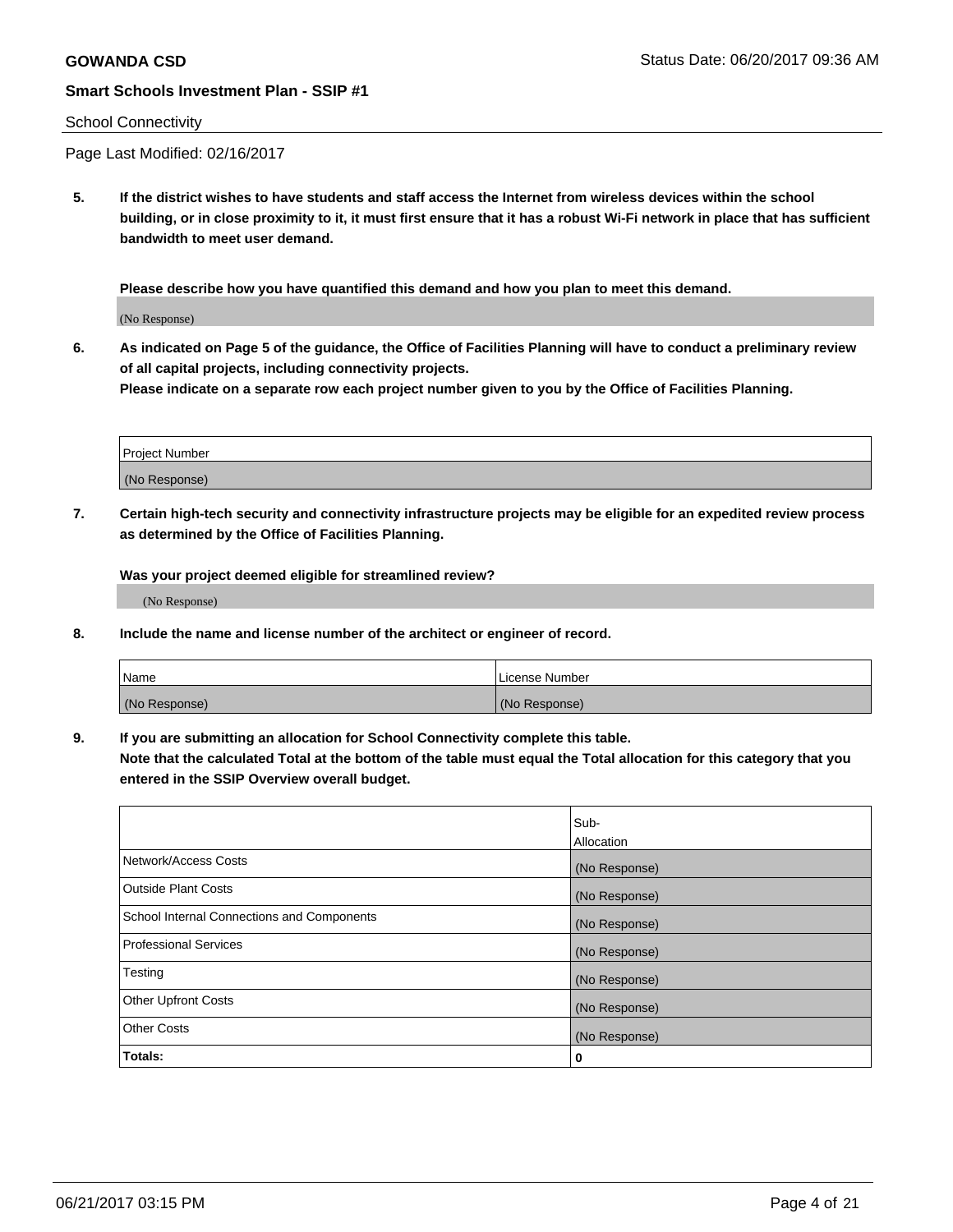### School Connectivity

Page Last Modified: 02/16/2017

**10. Please detail the type, quantity, per unit cost and total cost of the eligible items under each sub-category. This is especially important for any expenditures listed under the "Other" category. All expenditures must be eligible for tax-exempt financing to be reimbursed through the SSBA. Sufficient detail must be provided so that we can verify this is the case. If you have any questions, please contact us directly through smartschools@nysed.gov. NOTE: Wireless Access Points should be included in this category, not under Classroom Educational Technology, except those that will be loaned/purchased for nonpublic schools.**

| Select the allowable expenditure | Item to be purchased | Quantity      | Cost per Item | Total Cost    |
|----------------------------------|----------------------|---------------|---------------|---------------|
| type.                            |                      |               |               |               |
| Repeat to add another item under |                      |               |               |               |
| each type.                       |                      |               |               |               |
| (No Response)                    | (No Response)        | (No Response) | (No Response) | (No Response) |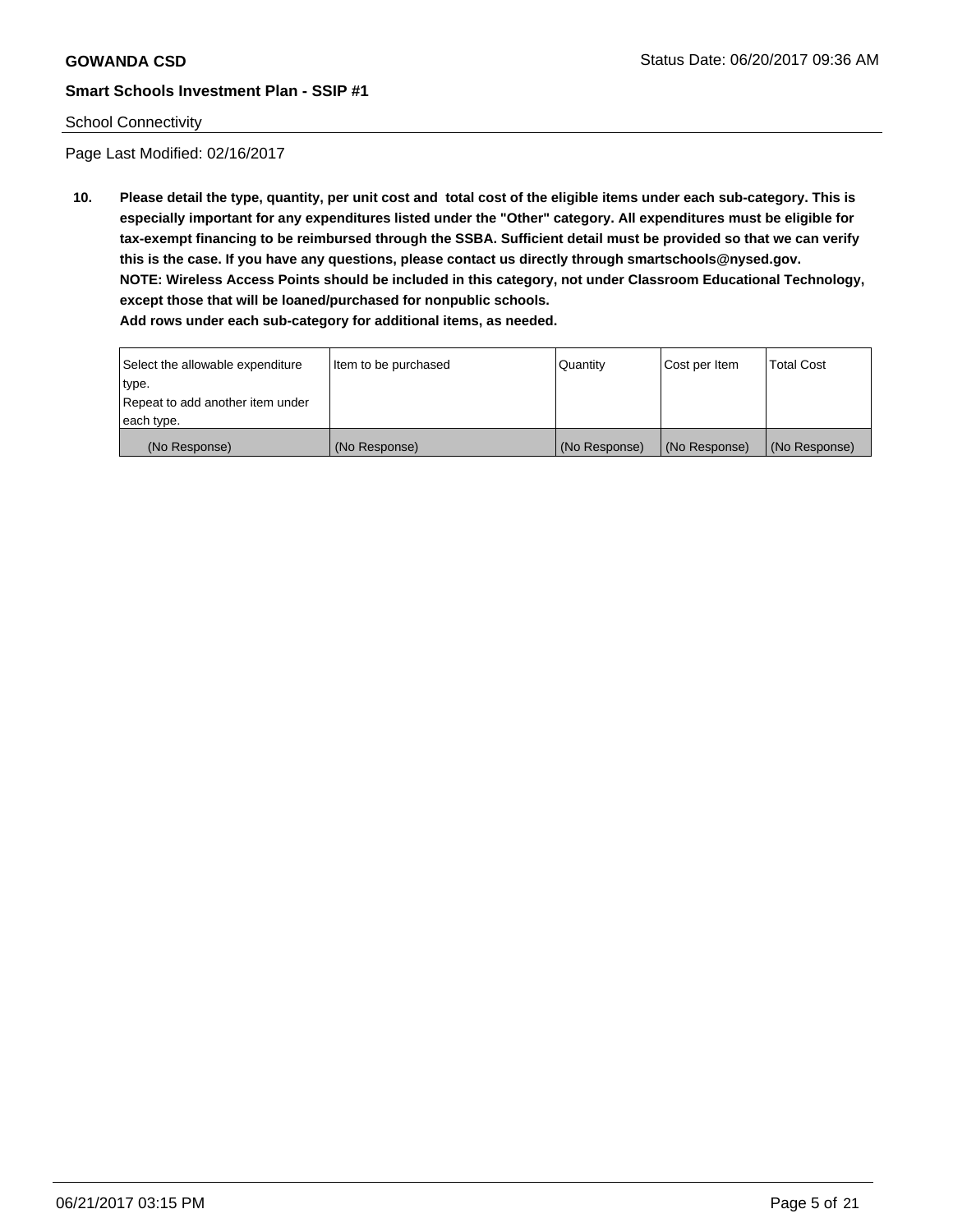Community Connectivity (Broadband and Wireless)

# **Group 1**

**1. Describe how you intend to use Smart Schools Bond Act funds for high-speed broadband and/or wireless connectivity projects in the community.**

(No Response)

**2. Please describe how the proposed project(s) will promote student achievement and increase student and/or staff access to the Internet in a manner that enhances student learning and/or instruction outside of the school day and/or school building.**

(No Response)

**3. Community connectivity projects must comply with all the necessary local building codes and regulations (building and related permits are not required prior to plan submission).**

 $\Box$  I certify that we will comply with all the necessary local building codes and regulations.

**4. Please describe the physical location of the proposed investment.**

(No Response)

**5. Please provide the initial list of partners participating in the Community Connectivity Broadband Project, along with their Federal Tax Identification (Employer Identification) number.**

| <b>Project Partners</b> | l Federal ID # |
|-------------------------|----------------|
| (No Response)           | (No Response)  |

**6. If you are submitting an allocation for Community Connectivity, complete this table. Note that the calculated Total at the bottom of the table must equal the Total allocation for this category that you entered in the SSIP Overview overall budget.**

|                                    | Sub-Allocation |
|------------------------------------|----------------|
| Network/Access Costs               | (No Response)  |
| Outside Plant Costs                | (No Response)  |
| <b>Tower Costs</b>                 | (No Response)  |
| <b>Customer Premises Equipment</b> | (No Response)  |
| Professional Services              | (No Response)  |
| Testing                            | (No Response)  |
| <b>Other Upfront Costs</b>         | (No Response)  |
| <b>Other Costs</b>                 | (No Response)  |
| Totals:                            | 0              |

**7. Please detail the type, quantity, per unit cost and total cost of the eligible items under each sub-category. This is especially important for any expenditures listed under the "Other" category. All expenditures must be capital-bond eligible to be reimbursed through the SSBA. If you have any questions, please contact us directly through smartschools@nysed.gov.**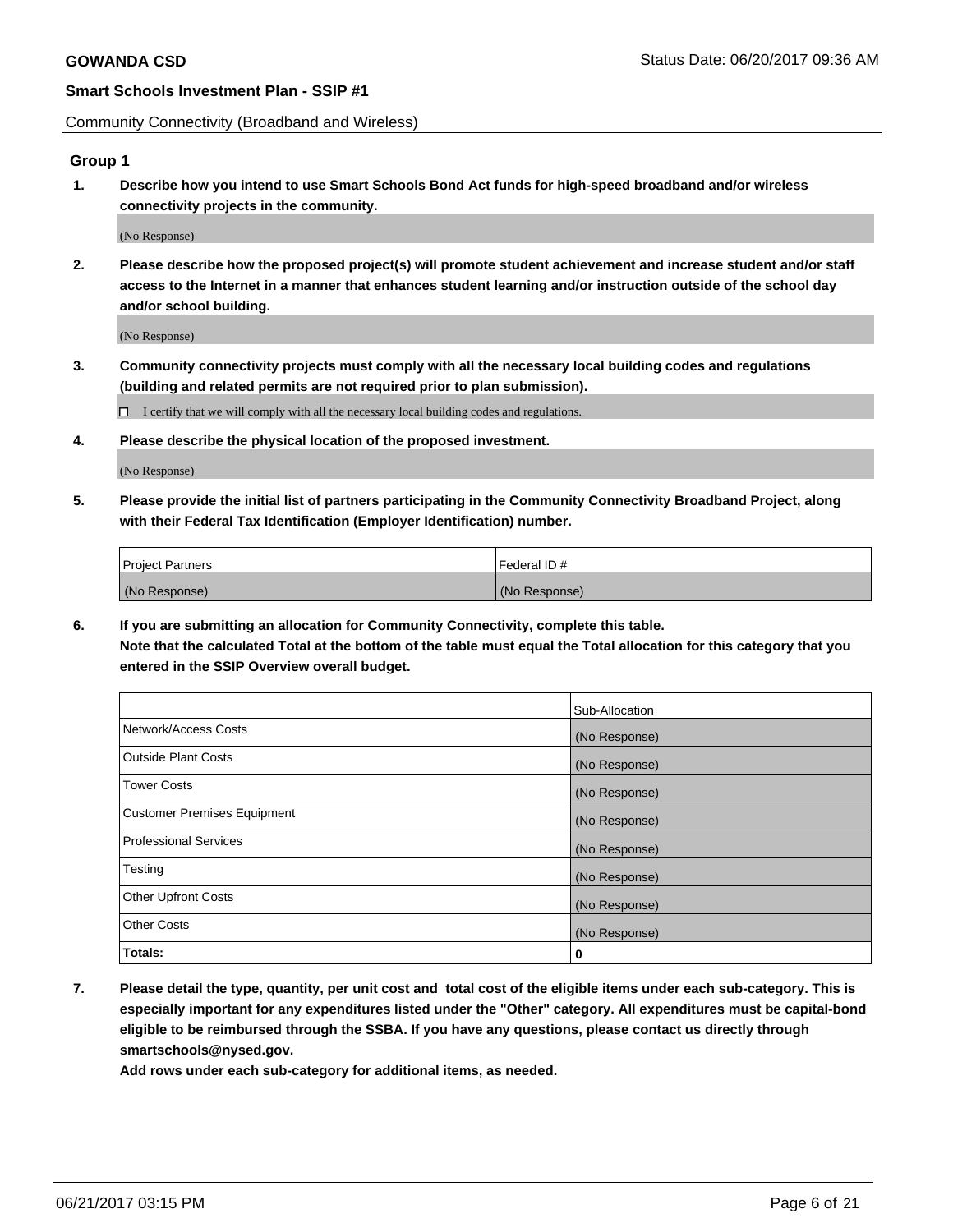Community Connectivity (Broadband and Wireless)

| Select the allowable expenditure<br>type.      | Item to be purchased | Quantity      | Cost per Item | <b>Total Cost</b> |
|------------------------------------------------|----------------------|---------------|---------------|-------------------|
| Repeat to add another item under<br>each type. |                      |               |               |                   |
| (No Response)                                  | (No Response)        | (No Response) | (No Response) | (No Response)     |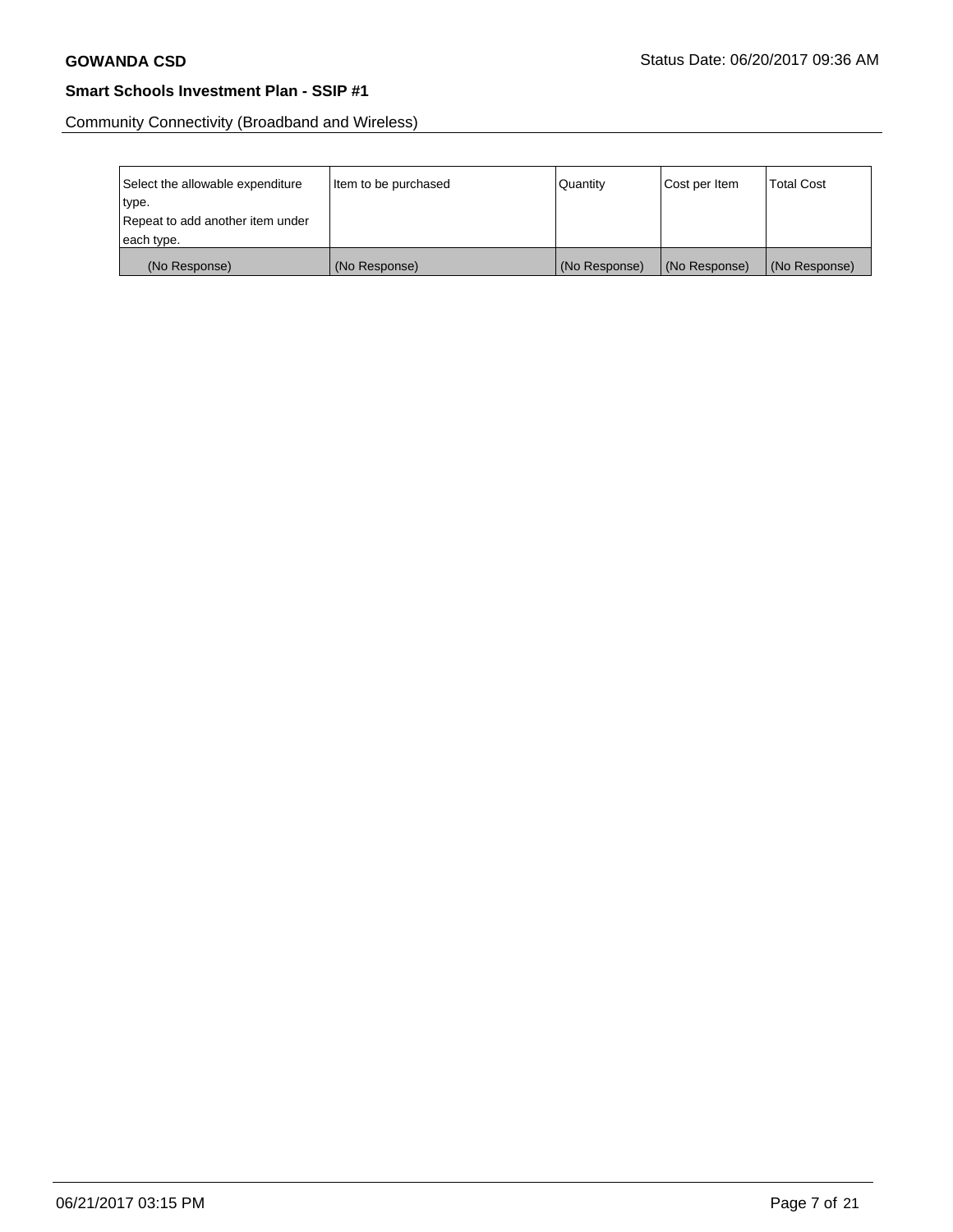## Classroom Learning Technology

Page Last Modified: 06/20/2017

# **Questions**

**1. In order for students and faculty to receive the maximum benefit from the technology made available under the Smart Schools Bond Act, their school buildings must possess sufficient connectivity infrastructure to ensure that devices can be used during the school day. Smart Schools Investment Plans must demonstrate that sufficient infrastructure that meets the Federal Communications Commission's 100 Mbps per 1,000 students standard currently exists in the buildings where new devices will be deployed, or is a planned use of a portion of Smart Schools Bond Act funds, or is under development through another funding source.**

**Smart Schools Bond Act funds used for technology infrastructure or classroom technology investments must increase the number of school buildings that meet or exceed the minimum speed standard of 100 Mbps per 1,000 students and staff within 12 months. This standard may be met on either a contracted 24/7 firm service or a "burstable" capability. If the standard is met under the burstable criteria, it must be:**

- **1. Specifically codified in a service contract with a provider, and**
- **2. Guaranteed to be available to all students and devices as needed, particularly during periods of high demand, such as computer-based testing (CBT) periods.**

**Please describe how your district already meets or is planning to meet this standard within 12 months of plan submission.**

| Our available network broadband width is purchased from WNYRIC/Erie is as follows: |                                    |  |  |  |  |
|------------------------------------------------------------------------------------|------------------------------------|--|--|--|--|
| Minimum Capacity (Expressed in Gb)                                                 | Maximum Capacity (Expressed in Gb) |  |  |  |  |
| 1 <sub>GB</sub>                                                                    | $1$ GB                             |  |  |  |  |
| 1GB                                                                                | 10GB                               |  |  |  |  |
| 1 <sub>GB</sub>                                                                    | 10 <sub>GB</sub>                   |  |  |  |  |
|                                                                                    |                                    |  |  |  |  |

Our available network broadband width is purchased from WNYRIC/Erie is as follows:

- **1a. If a district believes that it will be impossible to meet this standard within 12 months, it may apply for a waiver of this requirement, as described on the Smart Schools website. The waiver must be filed and approved by SED prior to submitting this survey.**
	- $\Box$  By checking this box, you are certifying that the school district has an approved waiver of this requirement on file with the New York State Education Department.

### **2. Connectivity Speed Calculator (Required)**

|                         | I Number of<br><b>Students</b> | Multiply by<br>100 Kbps | Divide by 1000 Current Speed<br>to Convert to<br>Required<br>Speed in Mb | lin Mb | Expected<br>Speed to be<br>Attained Within Required<br>12 Months | Expected Date<br>When<br>Speed Will be<br>Met |
|-------------------------|--------------------------------|-------------------------|--------------------------------------------------------------------------|--------|------------------------------------------------------------------|-----------------------------------------------|
| <b>Calculated Speed</b> | 1.250                          | 125.000                 | 125                                                                      | 1000   | 1000                                                             | <b>Now</b>                                    |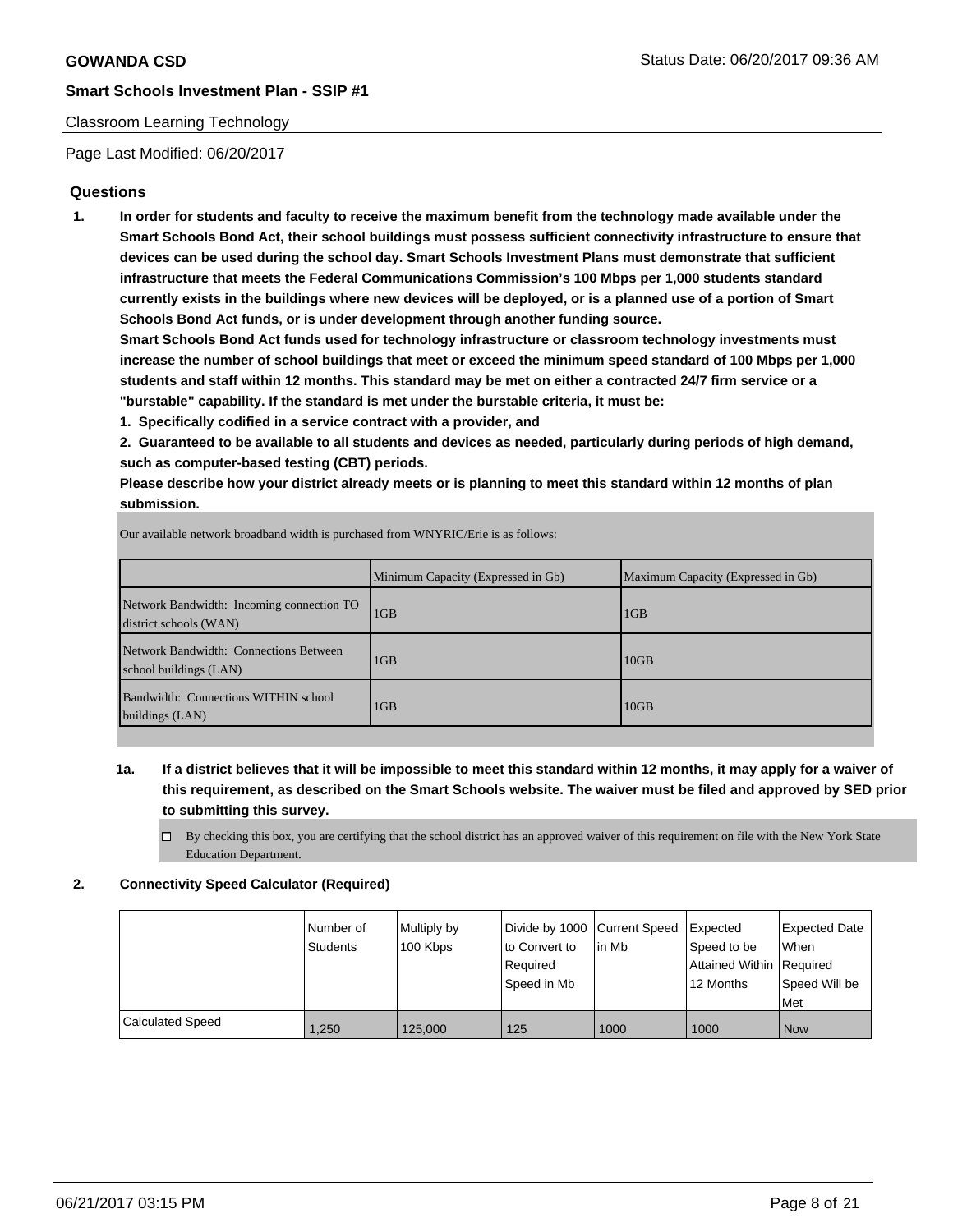#### Classroom Learning Technology

Page Last Modified: 06/20/2017

**3. If the district wishes to have students and staff access the Internet from wireless devices within the school building, or in close proximity to it, it must first ensure that it has a robust Wi-Fi network in place that has sufficient bandwidth to meet user demand.**

**Please describe how you have quantified this demand and how you plan to meet this demand.**

The district currently has an Avaya WLAN system in place with an 8180 controller and wireless LAN management software. As of the date that our latest Technology Plan Survey was completed we had access points installed at a ration of approximately one access point per four classrooms. During the summer of 2016 the district utilized summer labor to pull a classroom network drop from the wall up to the ceiling in both our elementary adn middle schools. We acquired enough Avaya 8120 access points to wireless devices in our elementary adn middle schools. WE intend to again use 2017 summer labor to pull a network wall drop to the ceiling in each high school classroom. We submitted an eRate application last Spring 2016 for a new Aruba WLAN system with enough access points for each District classroom. So, depending upon the timing of the eRate approval we will either be installing the new Aruba access points or additional Avaya access points by teh start of school, September 2017 to support the 1:1 initiative in the high school.

|                                                                     | Minimum Capacity (Expressed in Gb) | Maximum Capacity (Expressed in Gb) |
|---------------------------------------------------------------------|------------------------------------|------------------------------------|
| Network Bandwidth: Incoming connection TO<br>district schools (WAN) | 1 <sub>GB</sub>                    | 1GB                                |
| Network Bandwidth: Connections BETWEEN<br>school buildings (LAN)    | 1GB                                | 10GB                               |
| Bandwidth: Connections WITHIN school<br>buildings (LAN)             | 1GB                                | 10GB                               |

**4. All New York State public school districts are required to complete and submit an Instructional Technology Plan survey to the New York State Education Department in compliance with Section 753 of the Education Law and per Part 100.12 of the Commissioner's Regulations.**

**Districts that include educational technology purchases as part of their Smart Schools Investment Plan must have a submitted and approved Instructional Technology Plan survey on file with the New York State Education Department.**

By checking this box, you are certifying that the school district has an approved Instructional Technology Plan survey on file with the New York State Education Department.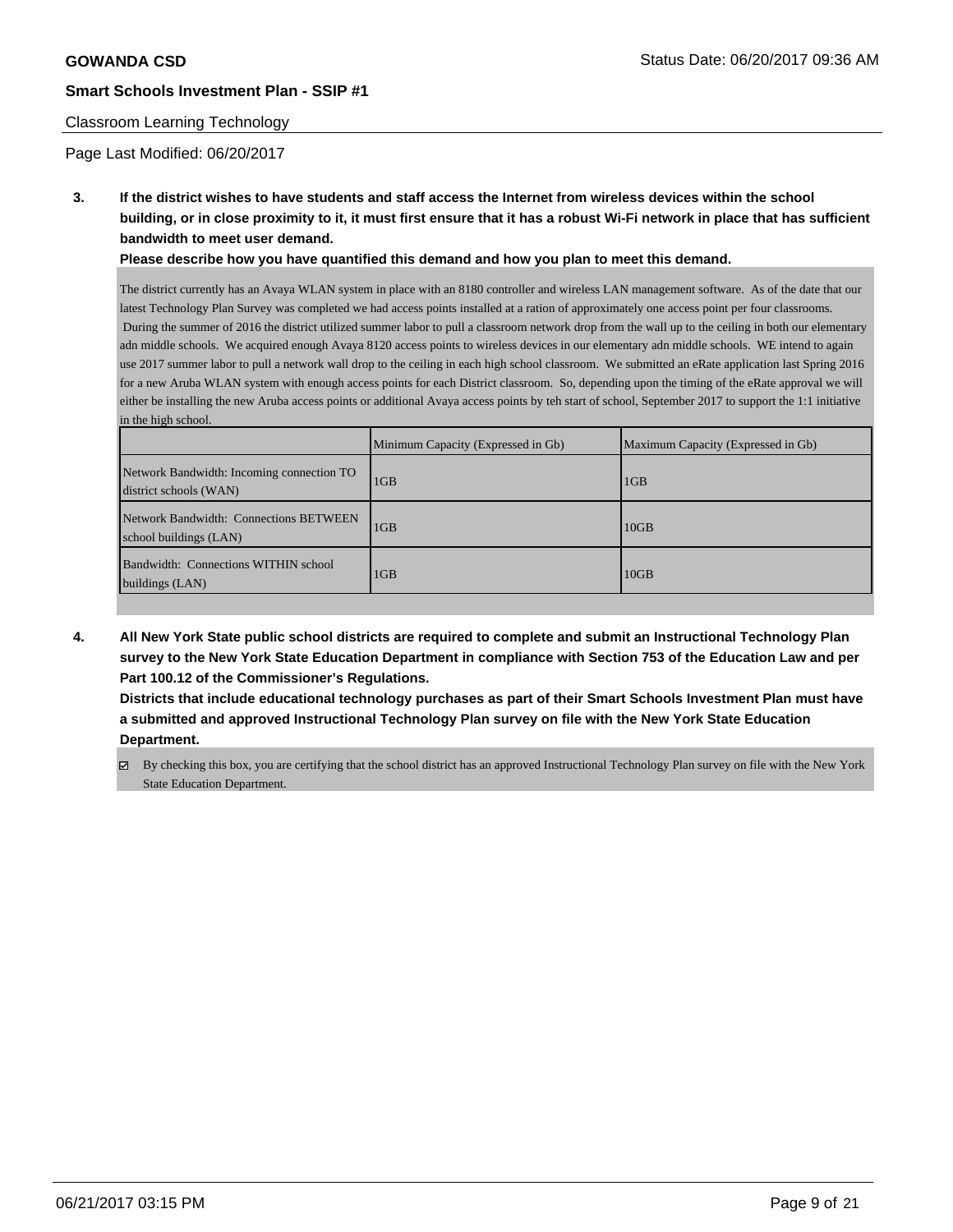### Classroom Learning Technology

Page Last Modified: 06/20/2017

# **5. Describe the devices you intend to purchase and their compatibility with existing or planned platforms or systems. Specifically address the adequacy of each facility's electrical, HVAC and other infrastructure necessary to install and support the operation of the planned technology.**

We intend to purchase the following machines which are compatible with our existing platforms and systems: All district schools have had their electrical systems upgraded in the past 20 years. Each classroom has at least three 20 amp outlet circuits of clean AC power. A typical classroom has approximately 28 clean power outlets. The new planned devices, iPads and Chromebooks, will draw approximately 1/5th the power of a traditional desktop computer with monitor. The school district has adequate electrical supply to support our planned increase in devices.

| Item                                           | #          | Price/item | Total        |
|------------------------------------------------|------------|------------|--------------|
| Chromebook with 1 year warranty                | 550        | \$275.00   | \$151,250.00 |
| Google Chrome OS Management<br>Console License | 550        | \$25.00    | \$13,750.00  |
| Chromebook charger                             | <b>200</b> | \$35.00    | \$7,000.00   |
| Chromebook case                                | 550        | \$30.00    | \$16,500.00  |
| iPad                                           | 120        | \$400.00   | \$48,000.00  |
| iPad Case                                      | 120        | \$60.00    | \$7,200.00   |
| <b>Grand</b><br><b>Total</b>                   |            |            | \$243,700.00 |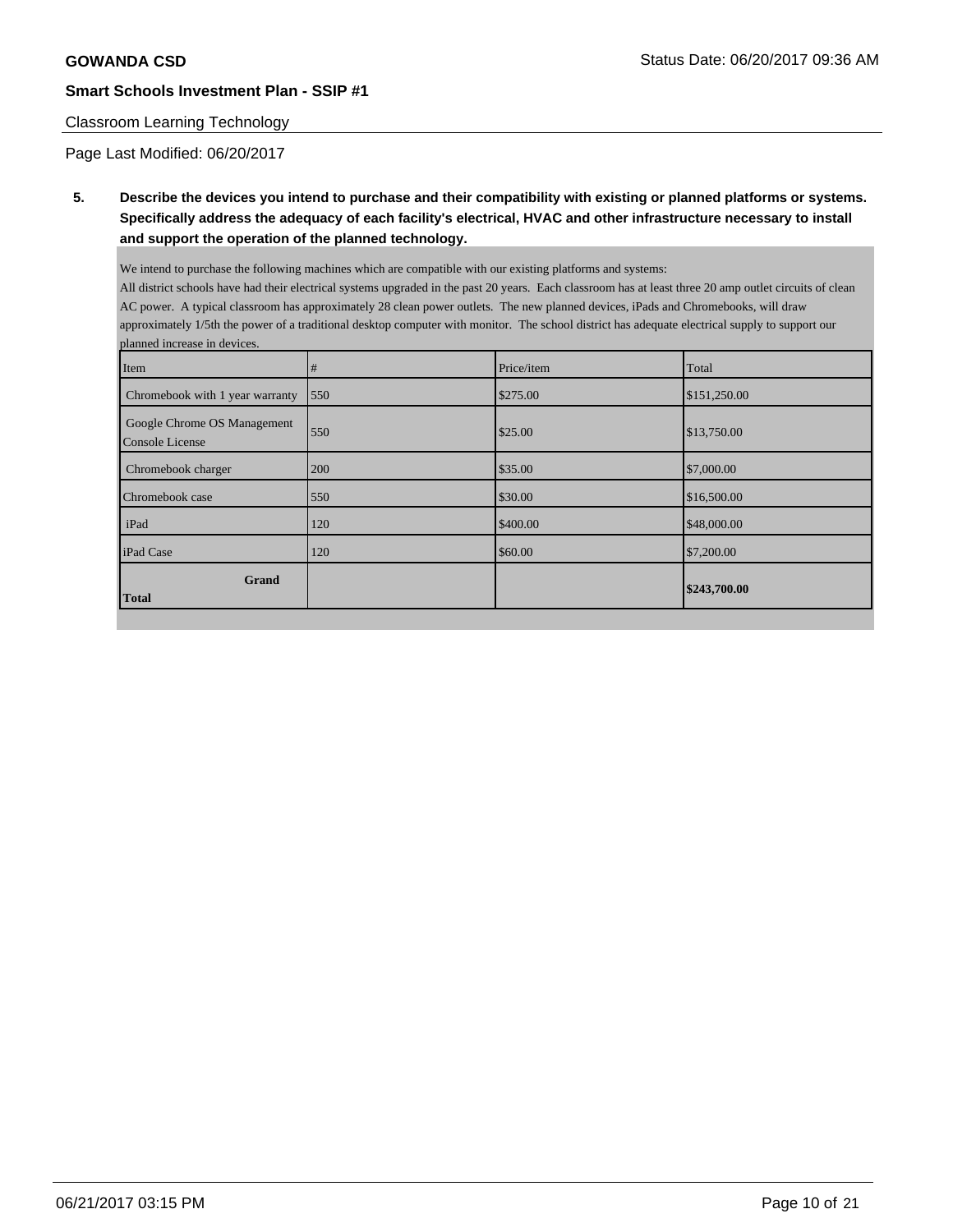#### Classroom Learning Technology

Page Last Modified: 06/20/2017

- **6. Describe how the proposed technology purchases will:**
	- **> enhance differentiated instruction;**
	- **> expand student learning inside and outside the classroom;**
	- **> benefit students with disabilities and English language learners; and**
	- **> contribute to the reduction of other learning gaps that have been identified within the district.**

**The expectation is that districts will place a priority on addressing the needs of students who struggle to succeed in a rigorous curriculum. Responses in this section should specifically address this concern and align with the district's Instructional Technology Plan (in particular Question 2 of E. Curriculum and Instruction: "Does the district's instructional technology plan address the needs of students with disabilities to ensure equitable access to instruction, materials and assessments?" and Question 3 of the same section: "Does the district's instructional technology plan address the provision of assistive technology specifically for students with disabilities to ensure access to and participation in the general curriculum?"**

**Enhance Differentiated Instruction:** With our recent implementation of Google for Education and Schoology, all staff and students can easily communicate, collaborate and create online centers for learning. These platforms allow for our staff and students to submit projects and allow both staff and students to individualize instruction and pace work based on each student's learning level. The access to the internet will create opportunities for staff to access unlimited resources to address the diverse needs of our students. These tools and resources will ensure that staff have the abilitiey to differentiate in many ways for our students. Students will interact with programs that have been leveled to their individual skills and allow them to progress and achieve.

**Expand Student Learning Inside and Outside the Classroom:** Online access to lessons allows students the privacy to work at their own pace and provides them opportunities to collaborate and communicate with staff and students outside the classroom. Students who have internet access at home will be able to extend their learning to the comfort of their home and students without internet access will be encouraged to visit local agencies(library, Tim Horton's, etc.) that are providing free internet access. The school will also ensure that students have the opportunity to access the internet on campus after school hours. Even without internet access students will be able to complete assignments off-line.

**Benefit Students with Disabilities and English Language Learners:** Online access to curriculum, materials and assessments will ensure that the needs of students with disabilities and English Language Learners are met. With support students with disabilities and ELL students will be able to level the playing field and help them grow as independent learners and expand their learning experiences. Student IEP's address assistive technology and adaptation to materials to allow for full access to instruction. Our district is aggressive in keeping our students within our general education classrooms (versus segregating them to special classrooms) and the use of technology ensures that a students needs for full access to classroom instruction in the general education classroom are met.

Reduction of Other Learning Gaps that Have Been Identified within the District: Students in the RTI/Student Assistance process and others who may have learning gaps due to high absenteeism or other factors will benefit from the ability to access curriculum wherever and whenever he/she chooses to do so. Teachers can also easily adjust the pace of learning and provide for tutorials to assist in remediation.

# **7. Where appropriate, describe how the proposed technology purchases will enhance ongoing communication with parents and other stakeholders and help the district facilitate technology-based regional partnerships, including distance learning and other efforts.**

The technology being purchased will increase parent communication by more easily allowing parents to support their children with academic work by providing parents with educational resources and digital curriculum they can access at home. Parents will be able to access teacher resources which will provide them with instructions on how to complete homework assignments. In addition, parents will be able to monitor their child's progress by signing into Schoology and viewing their child's work. The goal is for parents and students to have access to cloud based documents and to more easily access email, grades, subscription-based resources and other customized educational experiences that would not be accessible without individual technology tools. The District also utilizes technology to assist high school students with credit recovery. Students work online to view tutorials and complete assignments. This will allow students to work on these programs inside and out of school. As students mature and move through the grade levels they begin to not only consume but also create content. The technology the district is proposing to purchase will help to create flexible learning environments creating "technological differentiation" for students. The District is currently exploring other ways in which technology will enhance the learning environment for all students and provide for additional learning opportunities. Distance learning, personalized learning, and virtual learning experiences are all being considered and explored.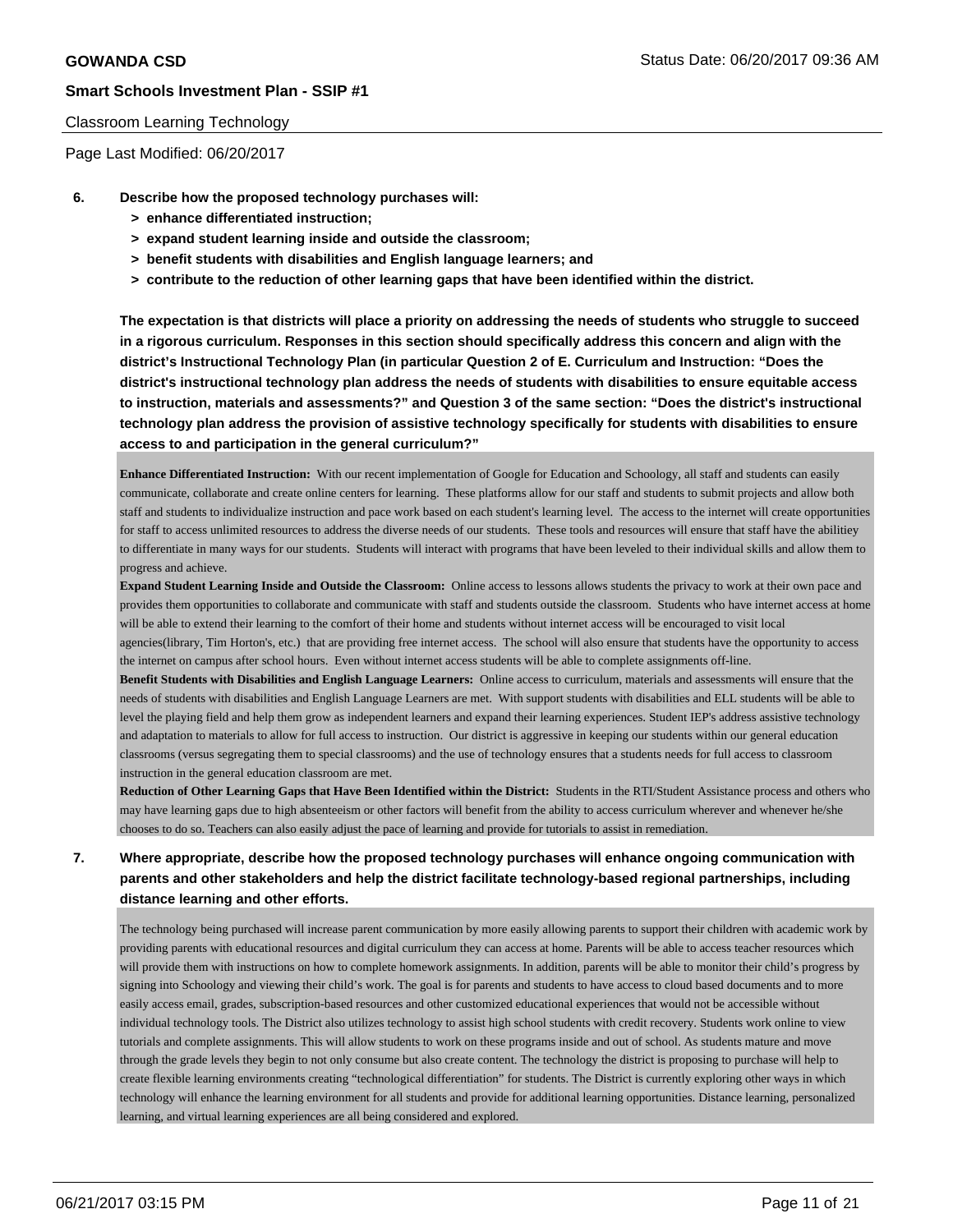## Classroom Learning Technology

Page Last Modified: 06/20/2017

**8. Describe the district's plan to provide professional development to ensure that administrators, teachers and staff can employ the technology purchased to enhance instruction successfully.**

**Note: This response should be aligned and expanded upon in accordance with your district's response to Question 1 of F. Professional Development of your Instructional Technology Plan: "Please provide a summary of professional development offered to teachers and staff, for the time period covered by this plan, to support technology to enhance teaching and learning. Please include topics, audience and method of delivery within your summary."**

Through after school/summer/school day PD, superintendent conference days and push-in PD with the technology integrator, Gowanda Central School will provide, improve and enhance teaching and learning with technology. Gowanda Central School will employ BOCES, consultants, and teacher leaders to improve and enhance teaching and learning with technology.

| <b>Technology - Tool-Topic</b>                                  | <b>Purpose</b>                                                                                                                                                             | <b>Audience</b>      |
|-----------------------------------------------------------------|----------------------------------------------------------------------------------------------------------------------------------------------------------------------------|----------------------|
| Google Forms                                                    | Collect information to inform instruction and<br>decision making                                                                                                           | K-12, Staff          |
| G Suite (Docs, slides, sheets) and Google Apps<br>for Education | Publish, Collaborate, Presentations within<br>lessons, communication within school<br>community                                                                            | K-12, Staff          |
| <b>Microsoft Office</b>                                         | Publishing, Collaboration, Presentations within<br>lessons, communication within school<br>community                                                                       | K-12, Staff          |
| Schoology                                                       | Learning Management system to disseminate<br>resources, collect students work, share feedback,<br>communicate between school users.                                        | K-12, Parents        |
| Edmodo                                                          | A platform by which students and teachers share<br>ideas, work, and feedback.                                                                                              | $9 - 12$             |
| Remind                                                          | Communication to parents/students/teachers                                                                                                                                 | K-12, Parents, Staff |
| EdPuzzle                                                        | To provide visual information (video) and<br>collect data to inform instruction.                                                                                           | $K-12$               |
| Nearpod                                                         | Engage students in interactive lessons, provide<br>data to inform instruction                                                                                              | $K-8$                |
| RecaP                                                           | Video self-reflection and response                                                                                                                                         | $K-8$                |
| Padlet                                                          | Gathering and sharing student<br>input/brainstorming                                                                                                                       | $5 - 8$              |
| ThingLink                                                       | To create or share multimedia presentations                                                                                                                                | $5 - 8$              |
| iPad apps, Propel                                               | To increase fluency in mathematics and ELA<br>skills.                                                                                                                      | $K-5$                |
| <b>QR</b> Codes                                                 | Engage students in interactive lessons, provide<br>data to inform instruction, save time by creating<br>instant links to academic content, to differentiate<br>instruction | $K-6$                |
| SeeSaw                                                          | Student driven digital portfolio to track progress<br>and collection of work to share with parents and<br>teachers. Communication between student,<br>teacher, and parent. | $K-5$                |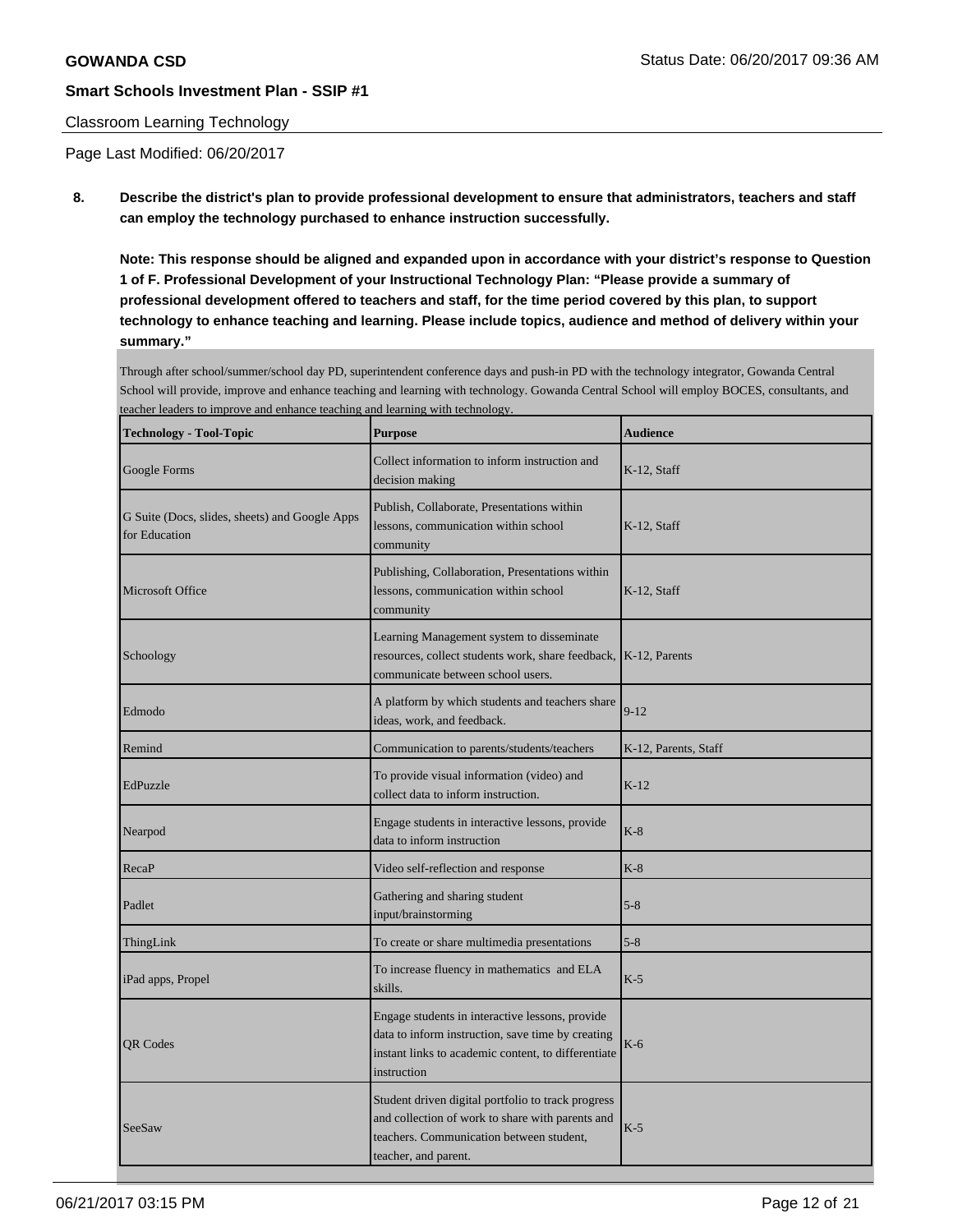# Classroom Learning Technology

Page Last Modified: 06/20/2017

| Notability                                       | Organize and complete digital assessments for<br>feedback and to inform learning                                                                          | $K-5$           |
|--------------------------------------------------|-----------------------------------------------------------------------------------------------------------------------------------------------------------|-----------------|
| iReady, AimsWebPlus, Accelerated Reader          | Diagnostic and individualized instruction,<br>provides data to inform instruction, and provides $K-8$<br>growth measures                                  |                 |
| PebbleGo, Epic, ABC Mouse, Accelerated<br>Reader | To increase reading fluency, to provide access to<br>high quality instructional tools for all subjects,<br>to differentiate instruction                   | $K-5$           |
| Hour of Code, Google CS First                    | Instruction and practice of programming skills<br>and coding                                                                                              | $6 - 8$         |
| Youtube                                          | Enhance lessons by providing visual<br>engagement. Provides opportunities for<br>differentiated instruction                                               | $K-12$          |
| GoNoodle                                         | Physical activity breaks for students                                                                                                                     | $K-6$           |
| Computer Club                                    | Provide students with a time and place to<br>explore and share new technologies                                                                           | $5 - 8$         |
| Distance Learning                                | Remotely provide class offerings between<br>districts                                                                                                     | $9 - 12$        |
| <b>School Website</b>                            | Disseminate information and resources to<br>students and the community                                                                                    | K-12, community |
| Webpaint                                         | Creation, artistic expression, and art instruction                                                                                                        | $9 - 12$        |
| Playpost it                                      | Add any of seven interactive question types and<br>rich media into the video's timeline to actively<br>engage on mobile or web devices                    | $9 - 12$        |
| <b>Morning Announcements</b>                     | Provides opportunities for students to produce a<br>technology based program. Serves as part of<br>daily routine of<br>communication tool within schools. | $K-12$          |
| Polycom Unit                                     | Video conferencing tool that provides<br>collaboration and communication to the "outside $K-4$<br>world"                                                  |                 |

**9. Districts must contact the SUNY/CUNY teacher preparation program that supplies the largest number of the district's new teachers to request advice on innovative uses and best practices at the intersection of pedagogy and educational technology.**

By checking this box, you certify that you have contacted the SUNY/CUNY teacher preparation program that supplies the largest number of your new teachers to request advice on these issues.

#### **9a. Please enter the name of the SUNY or CUNY Institution that you contacted.**

SUNY Fredonia

**9b. Enter the primary Institution phone number.**

716-673-3311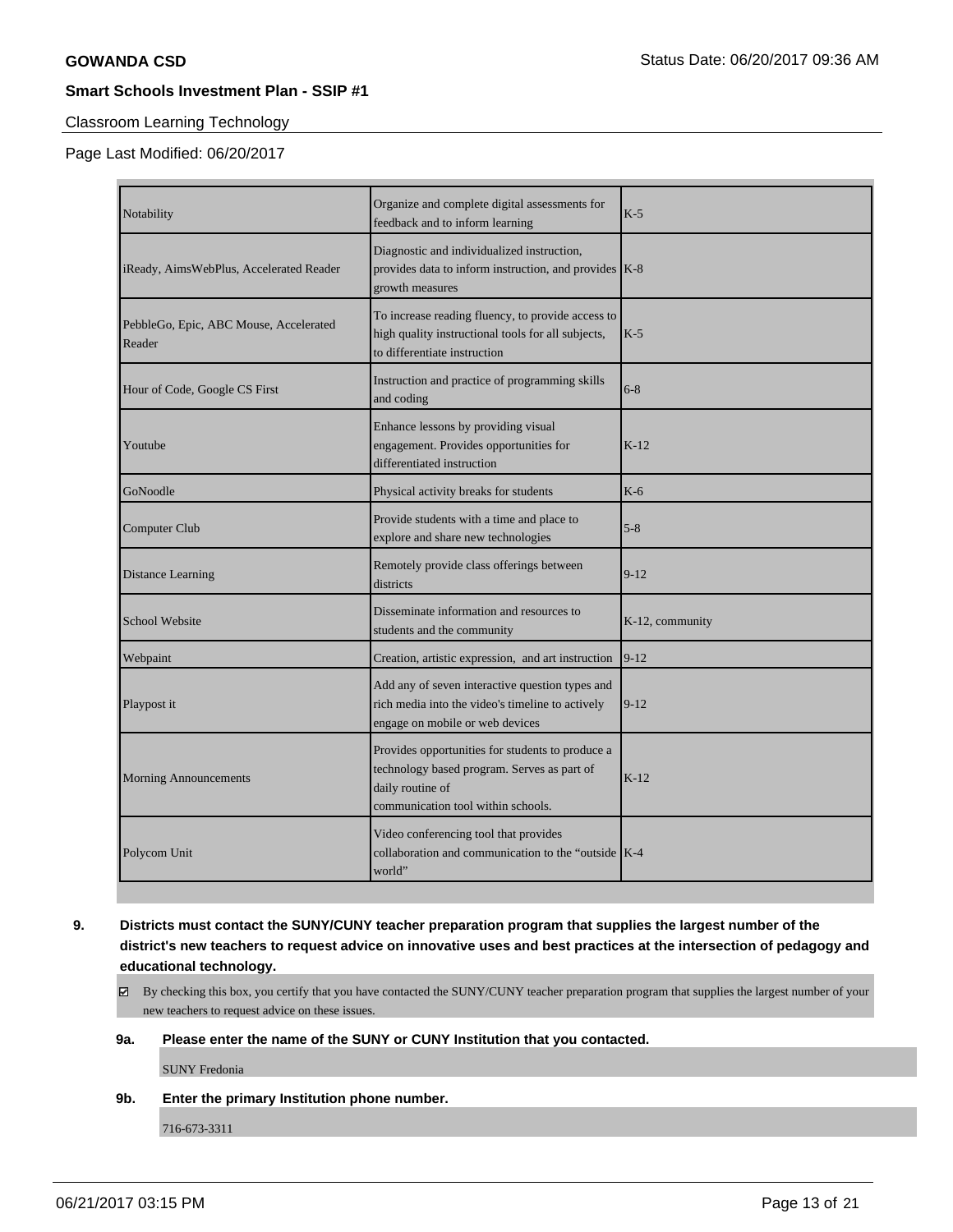## Classroom Learning Technology

Page Last Modified: 06/20/2017

**9c. Enter the name of the contact person with whom you consulted and/or will be collaborating with on innovative uses of technology and best practices.**

Dr. Christine Givner

**10. A district whose Smart Schools Investment Plan proposes the purchase of technology devices and other hardware must account for nonpublic schools in the district.**

**Are there nonpublic schools within your school district?**

Yes

 $\boxtimes$  No

**11. Nonpublic Classroom Technology Loan Calculator**

**The Smart Schools Bond Act provides that any Classroom Learning Technology purchases made using Smart Schools funds shall be lent, upon request, to nonpublic schools in the district. However, no school district shall be required to loan technology in amounts greater than the total obtained and spent on technology pursuant to the Smart Schools Bond Act and the value of such loan may not exceed the total of \$250 multiplied by the nonpublic school enrollment in the base year at the time of enactment.**

**See:**

**http://www.p12.nysed.gov/mgtserv/smart\_schools/docs/Smart\_Schools\_Bond\_Act\_Guidance\_04.27.15\_Final.pdf.**

|                                       | 1. Classroom   | 2. Public  | 3. Nonpublic | l 4. Sum of | l 5. Total Per | l 6. Total                                                                                    |
|---------------------------------------|----------------|------------|--------------|-------------|----------------|-----------------------------------------------------------------------------------------------|
|                                       | Technology     | Enrollment | Enrollment   | Public and  | Pupil Sub-     | Nonpublic Loan                                                                                |
|                                       | Sub-allocation | (2014-15)  | (2014-15)    | l Nonpublic | allocation     | Amount                                                                                        |
|                                       |                |            |              | Enrollment  |                |                                                                                               |
| Calculated Nonpublic Loan<br>  Amount |                |            |              |             |                | (No Response)   (No Response)   (No Response)   (No Response)   (No Response)   (No Response) |

**12. To ensure the sustainability of technology purchases made with Smart Schools funds, districts must demonstrate a long-term plan to maintain and replace technology purchases supported by Smart Schools Bond Act funds. This sustainability plan shall demonstrate a district's capacity to support recurring costs of use that are ineligible for Smart Schools Bond Act funding such as device maintenance, technical support, Internet and wireless fees, maintenance of hotspots, staff professional development, building maintenance and the replacement of incidental items. Further, such a sustainability plan shall include a long-term plan for the replacement of purchased devices and equipment at the end of their useful life with other funding sources.**

 $\boxtimes$  By checking this box, you certify that the district has a sustainability plan as described above.

**13. Districts must ensure that devices purchased with Smart Schools Bond funds will be distributed, prepared for use, maintained and supported appropriately. Districts must maintain detailed device inventories in accordance with generally accepted accounting principles.**

By checking this box, you certify that the district has a distribution and inventory management plan and system in place.

**14. If you are submitting an allocation for Classroom Learning Technology complete this table. Note that the calculated Total at the bottom of the table must equal the Total allocation for this category that you entered in the SSIP Overview overall budget.**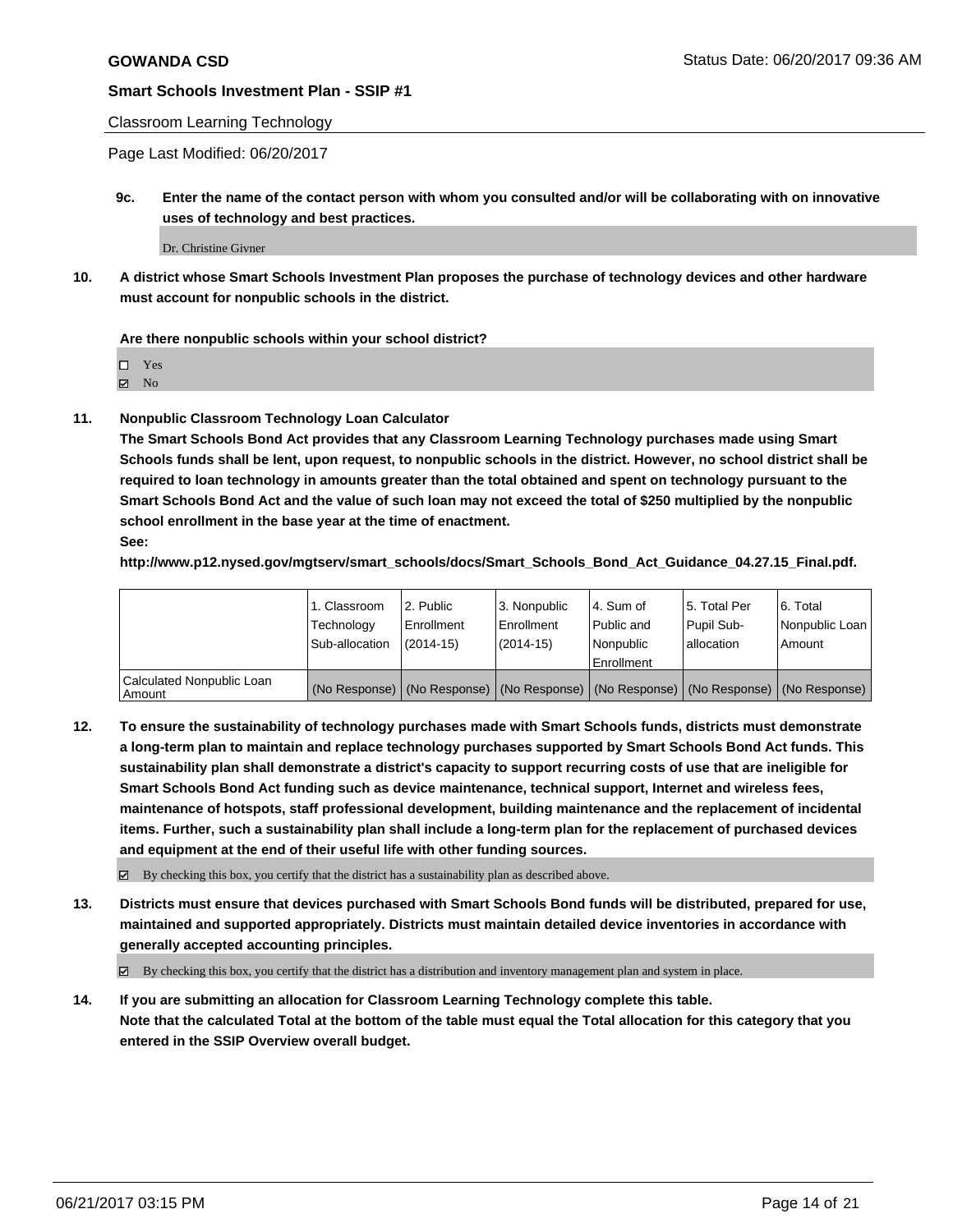# Classroom Learning Technology

Page Last Modified: 06/20/2017

|                         | Sub-Allocation |
|-------------------------|----------------|
| Interactive Whiteboards | 0              |
| Computer Servers        |                |
| Desktop Computers       |                |
| <b>Laptop Computers</b> | 151,250        |
| <b>Tablet Computers</b> | 48,000         |
| <b>Other Costs</b>      | 44,450         |
| Totals:                 | 243,700        |

**15. Please detail the type, quantity, per unit cost and total cost of the eligible items under each sub-category. This is especially important for any expenditures listed under the "Other" category. All expenditures must be capital-bond eligible to be reimbursed through the SSBA. If you have any questions, please contact us directly through smartschools@nysed.gov.**

**Please specify in the "Item to be Purchased" field which specific expenditures and items are planned to meet the district's nonpublic loan requirement, if applicable.**

**NOTE: Wireless Access Points that will be loaned/purchased for nonpublic schools should ONLY be included in this category, not under School Connectivity, where public school districts would list them.**

| Select the allowable expenditure | I Item to be Purchased     | Quantity | Cost per Item | <b>Total Cost</b> |
|----------------------------------|----------------------------|----------|---------------|-------------------|
| type.                            |                            |          |               |                   |
| Repeat to add another item under |                            |          |               |                   |
| each type.                       |                            |          |               |                   |
| <b>Laptop Computers</b>          | Chromebook                 | 550      | 275           | 151,250           |
| <b>Tablet Computers</b>          | iPad                       | 120      | 400           | 48,000            |
| <b>Other Costs</b>               | Google Chrome OS Managment | 550      | 25            | 13,750            |
| <b>Other Costs</b>               | Chromebook Charger         | 200      | 35            | 7,000             |
| <b>Other Costs</b>               | <b>Chromebook Case</b>     | 550      | 30            | 16,500            |
| <b>Other Costs</b>               | iPad Case                  | 120      | 60            | 7,200             |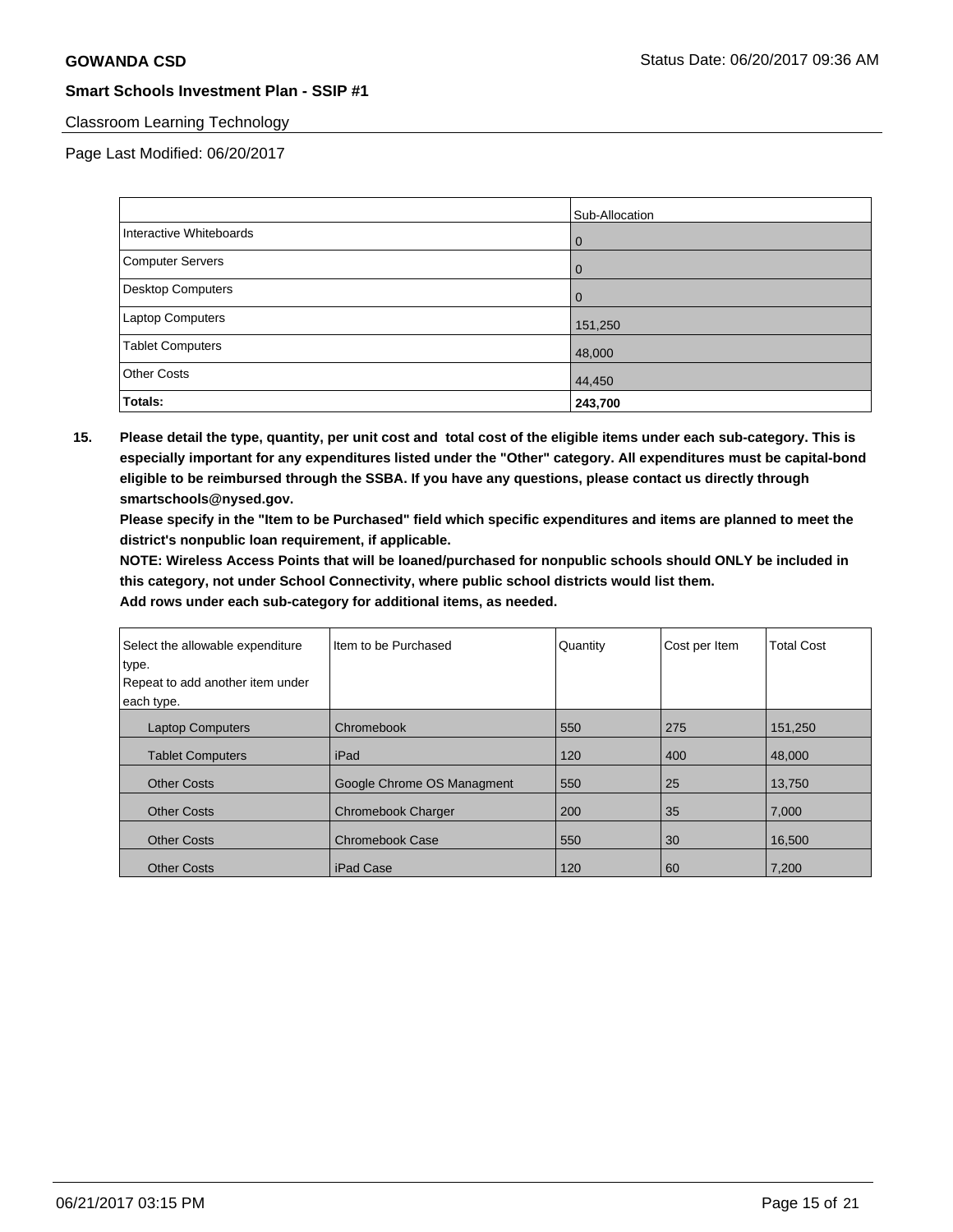### Pre-Kindergarten Classrooms

Page Last Modified: 06/19/2017

# **Group 1**

**1. Provide information regarding how and where the district is currently serving pre-kindergarten students and justify the need for additional space with enrollment projections over 3 years.**

(No Response)

- **2. Describe the district's plan to construct, enhance or modernize education facilities to accommodate prekindergarten programs. Such plans must include:**
	- **Specific descriptions of what the district intends to do to each space;**
	- **An affirmation that pre-kindergarten classrooms will contain a minimum of 900 square feet per classroom;**
	- **The number of classrooms involved;**
	- **The approximate construction costs per classroom; and**
	- **Confirmation that the space is district-owned or has a long-term lease that exceeds the probable useful life of the improvements.**

(No Response)

**3. Smart Schools Bond Act funds may only be used for capital construction costs. Describe the type and amount of additional funds that will be required to support ineligible ongoing costs (e.g. instruction, supplies) associated with any additional pre-kindergarten classrooms that the district plans to add.**

(No Response)

**4. All plans and specifications for the erection, repair, enlargement or remodeling of school buildings in any public school district in the State must be reviewed and approved by the Commissioner. Districts that plan capital projects using their Smart Schools Bond Act funds will undergo a Preliminary Review Process by the Office of Facilities Planning.**

**Please indicate on a separate row each project number given to you by the Office of Facilities Planning.**

| Project Number |  |
|----------------|--|
| (No Response)  |  |

**5. If you have made an allocation for Pre-Kindergarten Classrooms, complete this table. Note that the calculated Total at the bottom of the table must equal the Total allocation for this category that you entered in the SSIP Overview overall budget.**

| Totals:                                  | 0              |
|------------------------------------------|----------------|
| Other Costs                              | (No Response)  |
| Enhance/Modernize Educational Facilities | (No Response)  |
| Construct Pre-K Classrooms               | (No Response)  |
|                                          | Sub-Allocation |

**6. Please detail the type, quantity, per unit cost and total cost of the eligible items under each sub-category. This is especially important for any expenditures listed under the "Other" category. All expenditures must be capital-bond eligible to be reimbursed through the SSBA. If you have any questions, please contact us directly through smartschools@nysed.gov.**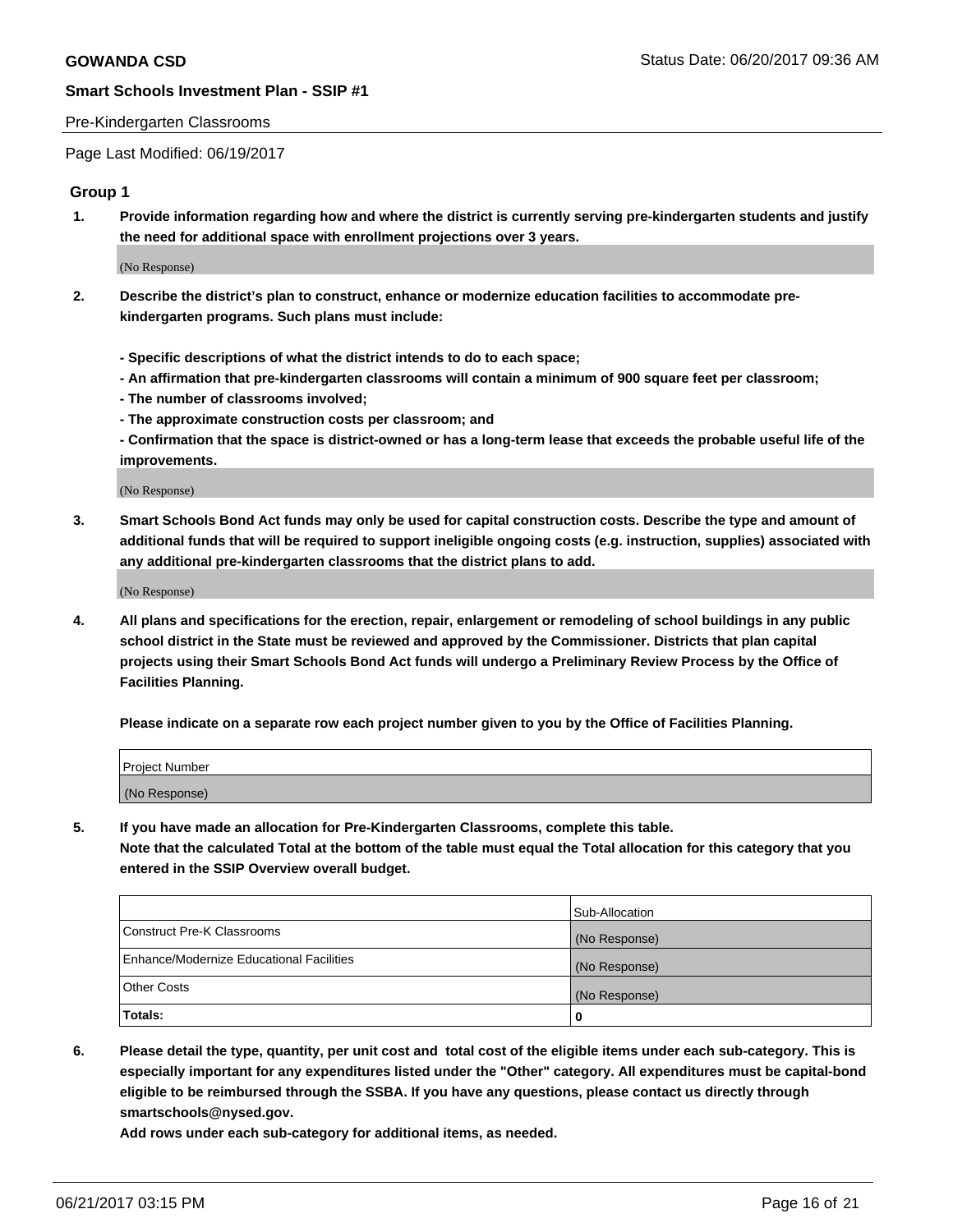# Pre-Kindergarten Classrooms

Page Last Modified: 06/19/2017

| Select the allowable expenditure | Item to be purchased | Quantity      | Cost per Item | <b>Total Cost</b> |
|----------------------------------|----------------------|---------------|---------------|-------------------|
| type.                            |                      |               |               |                   |
| Repeat to add another item under |                      |               |               |                   |
| each type.                       |                      |               |               |                   |
| (No Response)                    | (No Response)        | (No Response) | (No Response) | (No Response)     |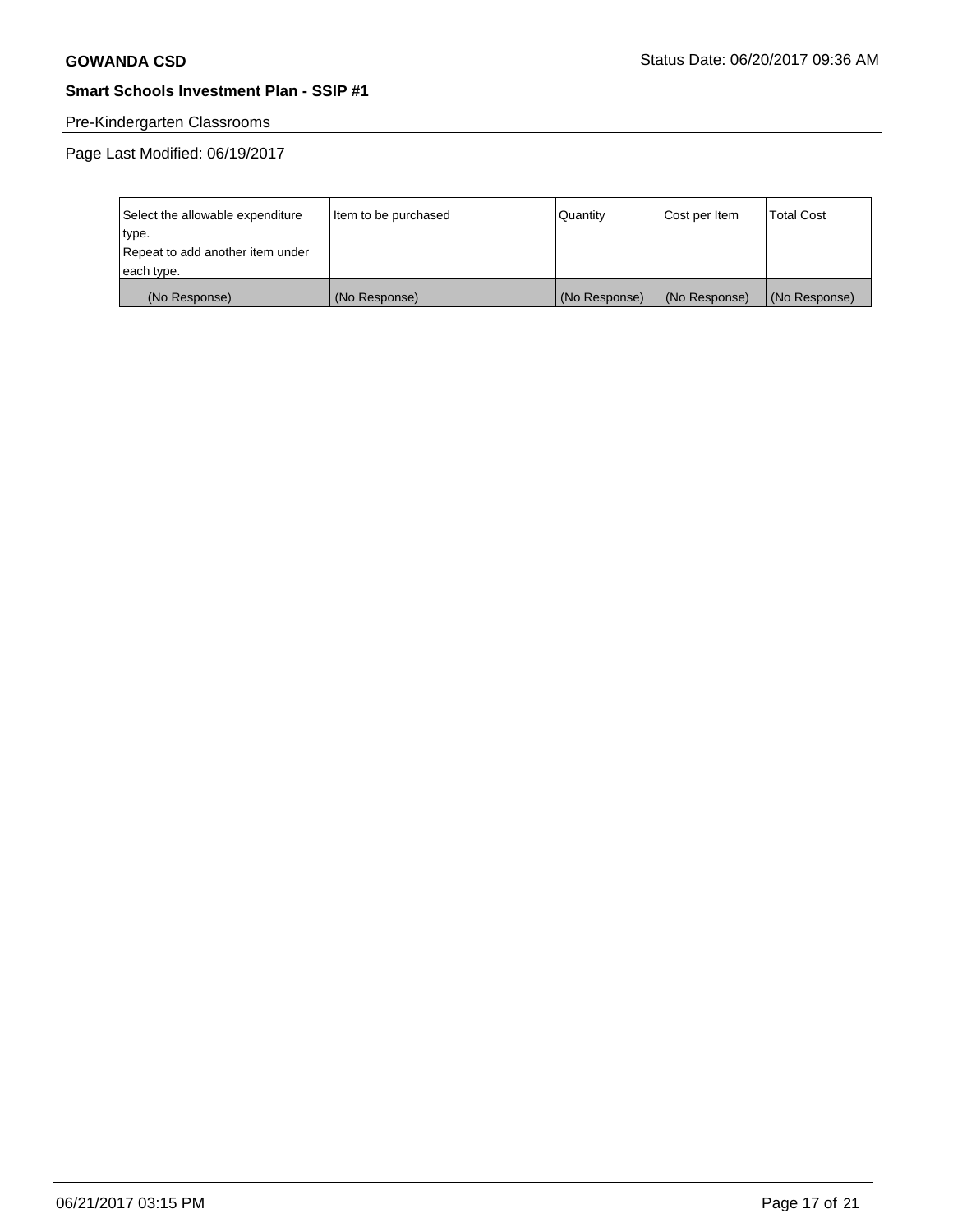Replace Transportable Classrooms

# **Group 1**

**1. Describe the district's plan to construct, enhance or modernize education facilities to provide high-quality instructional space by replacing transportable classrooms.**

(No Response)

**2. All plans and specifications for the erection, repair, enlargement or remodeling of school buildings in any public school district in the State must be reviewed and approved by the Commissioner. Districts that plan capital projects using their Smart Schools Bond Act funds will undergo a Preliminary Review Process by the Office of Facilities Planning.**

**Please indicate on a separate row each project number given to you by the Office of Facilities Planning.**

| Project Number |  |
|----------------|--|
| (No Response)  |  |

**3. For large projects that seek to blend Smart Schools Bond Act dollars with other funds, please note that Smart Schools Bond Act funds can be allocated on a pro rata basis depending on the number of new classrooms built that directly replace transportable classroom units.**

**If a district seeks to blend Smart Schools Bond Act dollars with other funds describe below what other funds are being used and what portion of the money will be Smart Schools Bond Act funds.**

(No Response)

**4. If you have made an allocation for Replace Transportable Classrooms, complete this table. Note that the calculated Total at the bottom of the table must equal the Total allocation for this category that you entered in the SSIP Overview overall budget.**

|                                                | Sub-Allocation |
|------------------------------------------------|----------------|
| Construct New Instructional Space              | (No Response)  |
| Enhance/Modernize Existing Instructional Space | (No Response)  |
| Other Costs                                    | (No Response)  |
| Totals:                                        | 0              |

**5. Please detail the type, quantity, per unit cost and total cost of the eligible items under each sub-category. This is especially important for any expenditures listed under the "Other" category. All expenditures must be capital-bond eligible to be reimbursed through the SSBA. If you have any questions, please contact us directly through smartschools@nysed.gov.**

| Select the allowable expenditure | Item to be purchased | Quantity      | Cost per Item | <b>Total Cost</b> |
|----------------------------------|----------------------|---------------|---------------|-------------------|
| type.                            |                      |               |               |                   |
| Repeat to add another item under |                      |               |               |                   |
| each type.                       |                      |               |               |                   |
| (No Response)                    | (No Response)        | (No Response) | (No Response) | (No Response)     |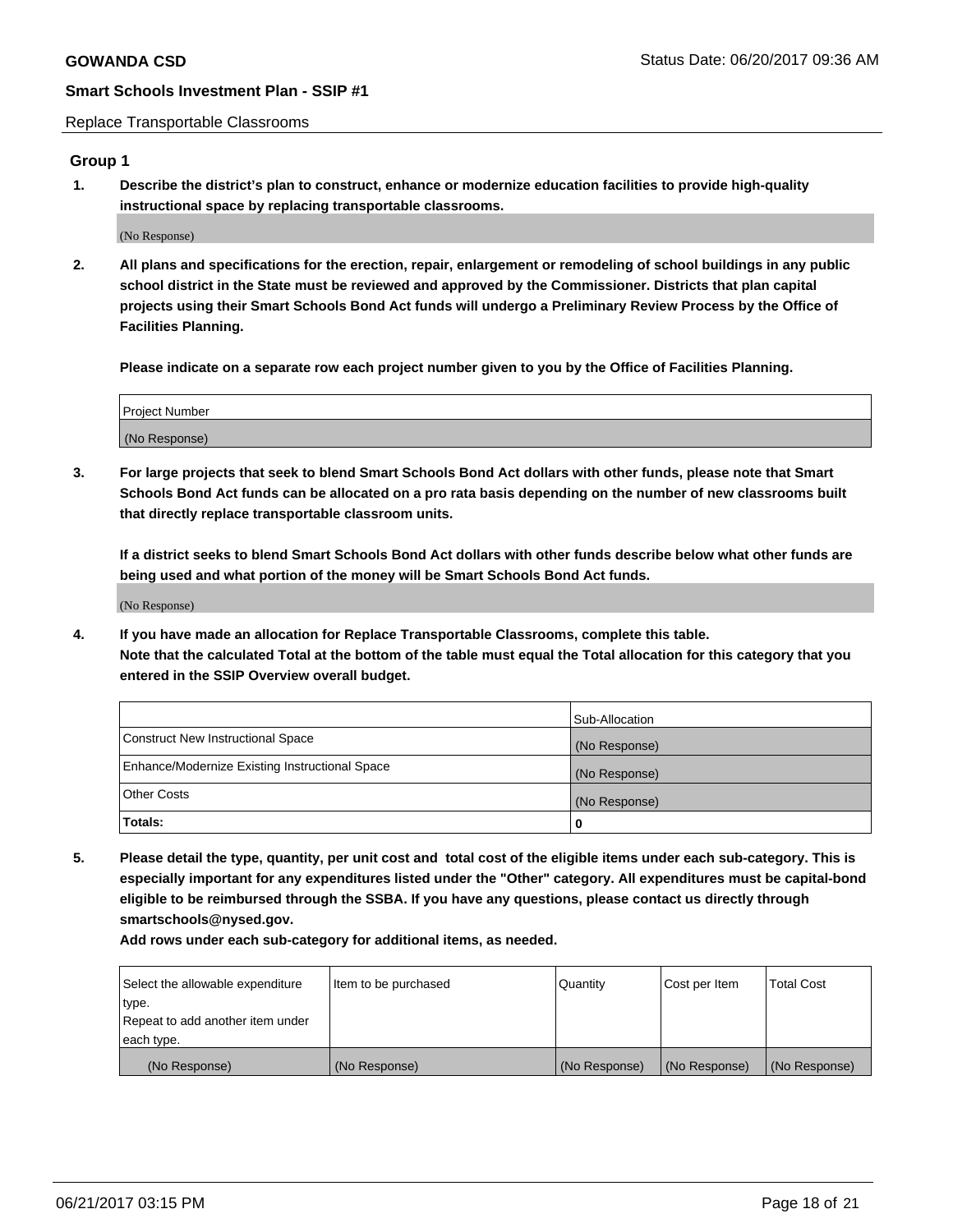#### High-Tech Security Features

# **Group 1**

**1. Describe how you intend to use Smart Schools Bond Act funds to install high-tech security features in school buildings and on school campuses.**

(No Response)

**2. All plans and specifications for the erection, repair, enlargement or remodeling of school buildings in any public school district in the State must be reviewed and approved by the Commissioner. Districts that plan capital projects using their Smart Schools Bond Act funds will undergo a Preliminary Review Process by the Office of Facilities Planning.** 

**Please indicate on a separate row each project number given to you by the Office of Facilities Planning.**

| <b>Project Number</b> |  |
|-----------------------|--|
| (No Response)         |  |

- **3. Was your project deemed eligible for streamlined Review?**
	- Yes  $\square$  No
- **4. Include the name and license number of the architect or engineer of record.**

| <b>Name</b>   | License Number |
|---------------|----------------|
| (No Response) | (No Response)  |

**5. If you have made an allocation for High-Tech Security Features, complete this table. Note that the calculated Total at the bottom of the table must equal the Total allocation for this category that you entered in the SSIP Overview overall budget.**

|                                                      | Sub-Allocation |
|------------------------------------------------------|----------------|
| Capital-Intensive Security Project (Standard Review) | (No Response)  |
| <b>Electronic Security System</b>                    | (No Response)  |
| <b>Entry Control System</b>                          | (No Response)  |
| Approved Door Hardening Project                      | (No Response)  |
| <b>Other Costs</b>                                   | (No Response)  |
| Totals:                                              | 0              |

**6. Please detail the type, quantity, per unit cost and total cost of the eligible items under each sub-category. This is especially important for any expenditures listed under the "Other" category. All expenditures must be capital-bond eligible to be reimbursed through the SSBA. If you have any questions, please contact us directly through smartschools@nysed.gov.**

| Select the allowable expenditure | Item to be purchased | Quantity      | Cost per Item | <b>Total Cost</b> |
|----------------------------------|----------------------|---------------|---------------|-------------------|
| type.                            |                      |               |               |                   |
| Repeat to add another item under |                      |               |               |                   |
| each type.                       |                      |               |               |                   |
| (No Response)                    | (No Response)        | (No Response) | (No Response) | (No Response)     |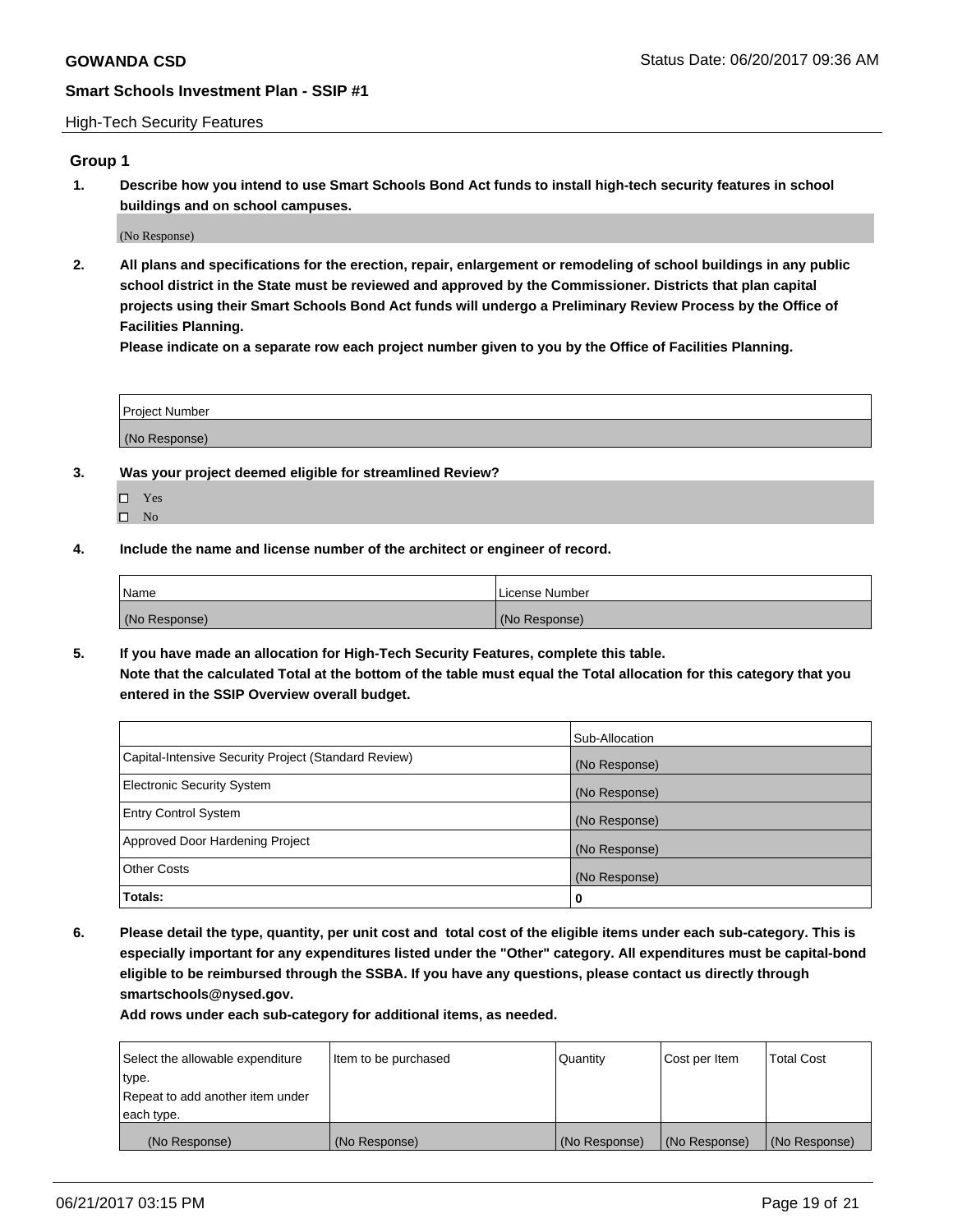Report